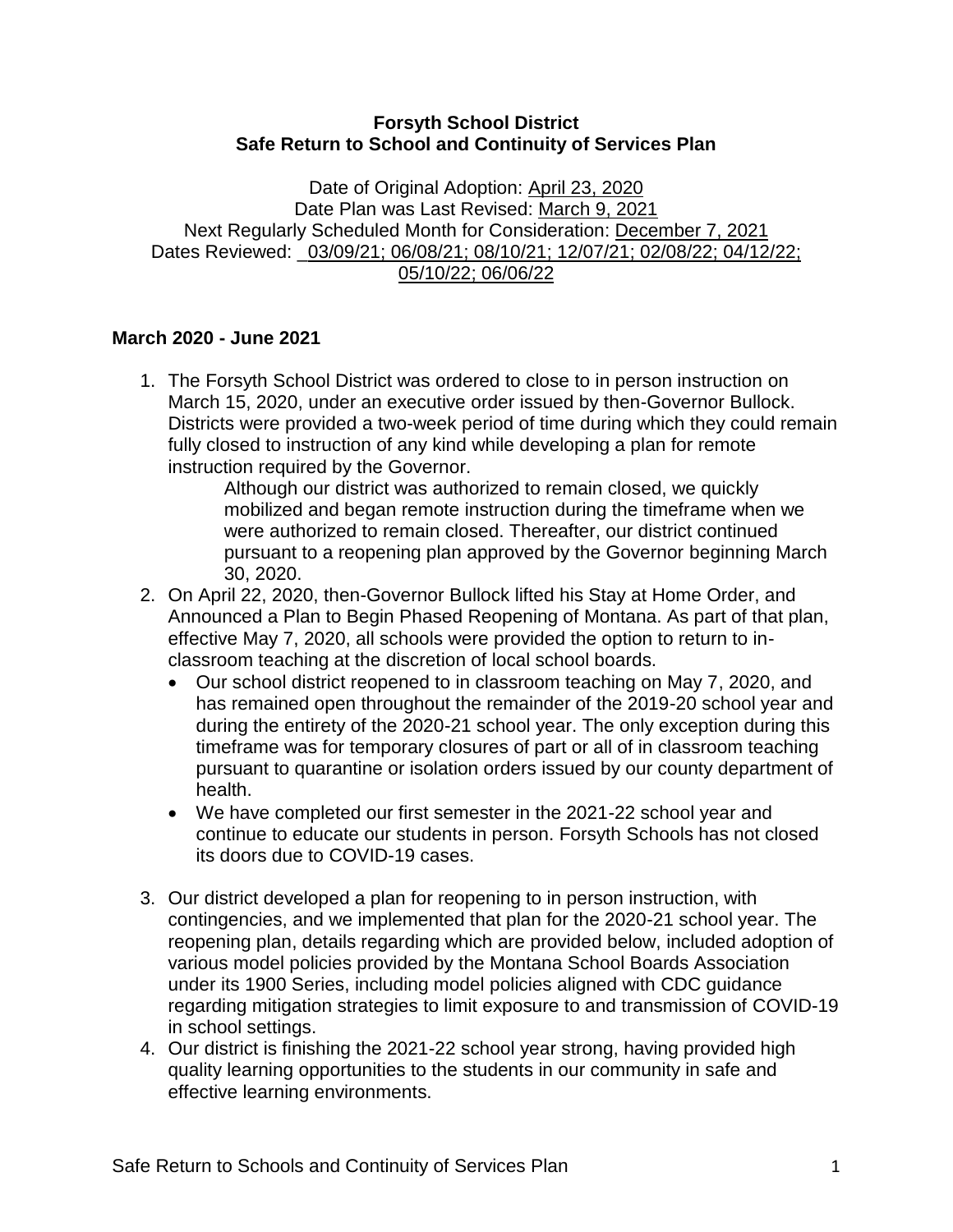5. We embraced a fundamental principle of providing extensive transparency to our community throughout the above timeframe. We publicly noticed, held meetings regarding, and provided extensive opportunities for our community to provide us with feedback regarding the School District's plans and we carefully considered such feedback in developing and refining the School District's plans since the inception of this plan.

## **Safe Return to Schools and Continuity of Services Plan Contents:**

## **March 2020-June 2021**

## **Part I: Documentation of Meaningful Consultation in Developing and Refining the School District's plan from March 2020 Through June 2021:**

We noticed, held, and invited public comment on our evolving plans for a safe return to school and continuity of services on the following dates since March 2020:

- 1. August 4, 2020
- 2. September 8, 2020
- 3. February 9, 2021
- 4. March 9, 2021
- 5. June 10, 2021

## **July 2021-June 2022**

# **Part I: Documentation of Meaningful Consultation in Developing and Refining the School District's plan from June 2021 through December 2021:**

- 6. September 7, 2021
- 7. December 7, 2021
- 8. January 19, 2022
- 9. February 8, 2022
- 10.June 6, 2022

Our invitation for public input included a general opportunity for the public to provide input and was provided to everyone interested, including:

- 1. Students; families; school and district administrators (including special education administrators); teachers, principals, school leaders, other educators, school staff, and their unions; and
- 2. Tribes; civil rights organizations (including disability rights organizations); stakeholders representing the interests of children with disabilities, English learners, children experiencing homelessness, children in foster care, migratory students, children who are incarcerated, and other underserved students.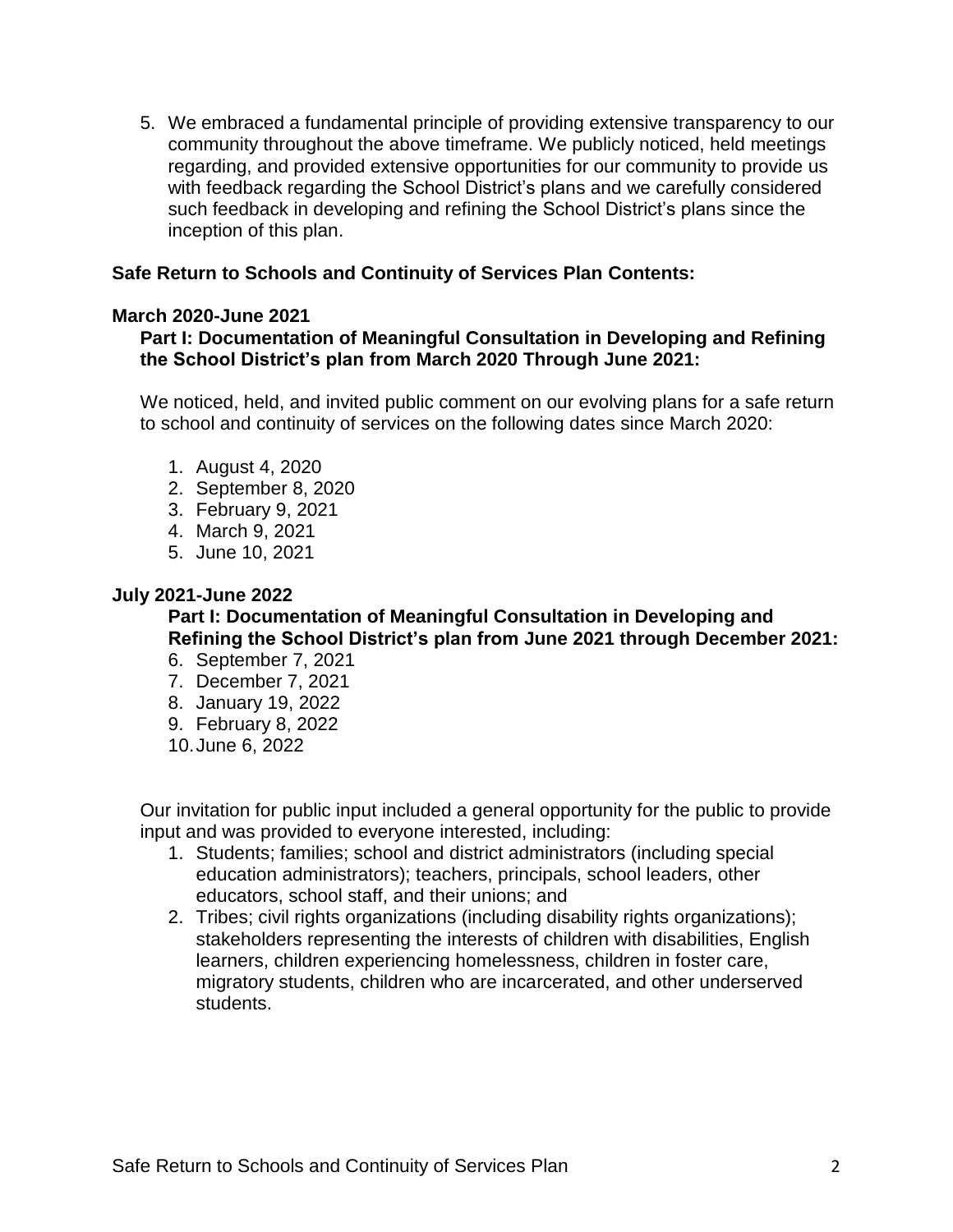### **Part II: Contents of The School District's plan for Safe Return to In-Person Instruction and Continuity of Services:**

1. A description of how the district will maintain the health and safety of students, educators, and other staff:

Following the lifting of the Stay-at-Home Order and subsequent reopening of the state on April 22, 2020, Forsyth School District utilized the Montana Public Education Center *Roadmap for Safely Reopening Montana's Public Schools Using Emergency School District Policies* and accompanying MTSBA Model Emergency Policies. Utilizing these resources supported our district's continued service to students with transparency and accountability while ensuring the operations of the school district reflected the circumstances in our community.

The policies ensured our Board of Trustees and school leaders honored the following priorities: quality instruction to students; a healthy and safe setting for students, staff, and the community; needed support of teachers and staff; and responsible financial and operational procedures. The policies provided an actionable plan for completing the 2020-2021 school fiscal year in a manner that met these priorities and secured district funding while providing an operational platform for considering long term innovations in the delivery of education services.

Forsyth School District implemented policy options that facilitated collaboration between the Board of Trustees, administrative team, employees, parents, students, health officials, and community as we established protocols aligned with CDC guidance addressing how instruction was to be delivered to students; how gatherings and events would take place on school property; how the health and safety of staff and students would be protected and preserved while schools were open; and how financial and operational functions of the school district would continue during the period of public health emergency.

Forsyth School District reviewed, considered, and addressed numerous areas of operation in our reopening process. On the topic of school district policy and procedures, the district considered emergency policies and procedures, adoption and amendment of policies, suspension of policies, and administrative procedures. To support students' academic, mental, social and emotional success, the district considered alternative grading, counseling, extended school year, student instruction proficiency determinations and declarations, support for particularly vulnerable students, transportation services, access to internet for students, food preparation and service, summer school and additional student instruction resources. To ensure the health and safety of students, teachers, and staff, the district considered cleaning and disinfection, community use of facilities, county board of health orders, diagnosis and confidentiality, hand washing and related hygiene protocols, telework, school closure orders, stay at home orders, symptom monitoring and isolation, travel quarantines, visitors, volunteers, vulnerable individuals, masks and personal protective equipment, and physical distancing.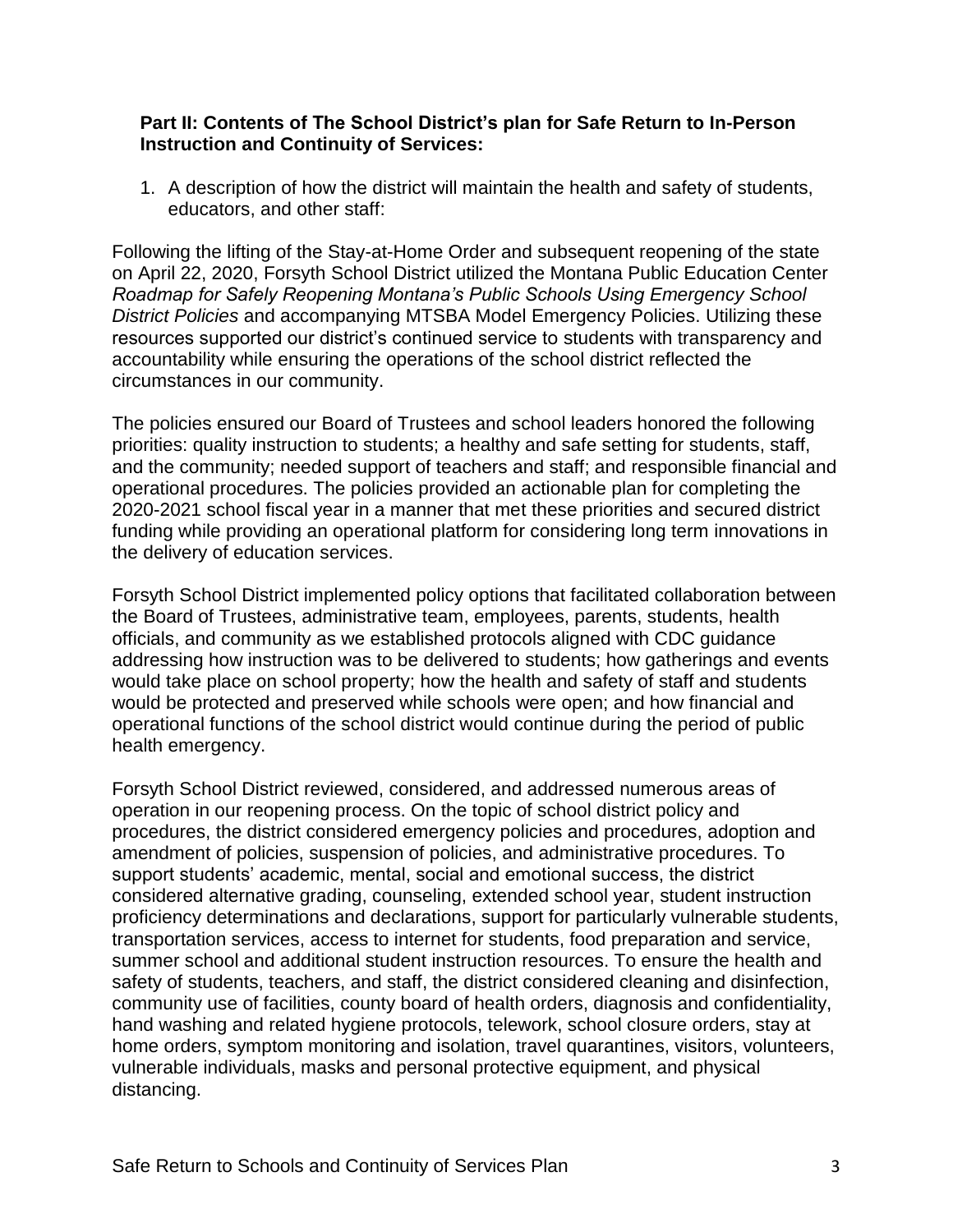Following the *Roadmap for Safely Reopening Montana's Public Schools Using Emergency School District Policies* ensured Forsyth School District has remained in compliance with guidance and best practices provided by federal, state, or local health officials. Our school district has continued to adapt and adjust our policies as new and updated guidance and best practices have become available.

Further, the policies provide options for consideration through input from our board of trustees, administrative team, employees, parents, students health officials, and community as collaborative partners as we have worked our way through ever evolving changes due to the pandemic. By considering all possible perspectives and factors when making the decisions to adopt or adjust a policy, or to implement a policy, we focused on the health and safety of our students, staff, and community for delivery of learning and services to our students. The policies have enabled us to adjust our procedures and practices during different phases in compliance with guidance and best practices provided by federal, state, and local agencies.

Forsyth School District will continue to follow the policies noted below while engaging in a quarterly reevaluation process to continue to ensure the health, safety and wellbeing of our students, teachers, staff, and community through 2024.

| <b>Topic</b>                                                                                      | <b>School</b><br><b>District</b><br><b>Policy</b><br><b>Reference</b> | <b>Description of Policy</b><br>(All referenced polices can be found at the end of this<br>document.)                                                                                                                                                                                                                                                                                                                                                                                                                                                                                                                                                                                                                                                                          | <b>Policy</b><br><b>Adopted</b><br>and<br><b>Revised</b><br>Date(s)                                                                               |
|---------------------------------------------------------------------------------------------------|-----------------------------------------------------------------------|--------------------------------------------------------------------------------------------------------------------------------------------------------------------------------------------------------------------------------------------------------------------------------------------------------------------------------------------------------------------------------------------------------------------------------------------------------------------------------------------------------------------------------------------------------------------------------------------------------------------------------------------------------------------------------------------------------------------------------------------------------------------------------|---------------------------------------------------------------------------------------------------------------------------------------------------|
| Universal and<br>correct wearing of<br>masks.                                                     | 1905                                                                  | <b>1905:</b> The School District has adopted the protocols<br>outlined in this policy during the term of the declared<br>public health emergency to ensure the safe and<br>healthy delivery of education services provided to<br>students on school property in accordance with<br>Policy 1906, and a safe workplace when staff are<br>present on school property in accordance with Policy<br>1909, and the safety, health and well-being of<br>parents and community members. The supervising<br>teacher, principal, superintendent or designated<br>personnel are authorized to implement the protocols<br>in coordination with state and local health officials.<br>The policy establishes regulations making optional<br>face coverings as personal protective equipment. | 08/11/20<br>$1_{-}$<br>03/09/21<br>2.<br>3.<br>08/10/21<br>08/25/21<br>4.<br>5.<br>09/07/21<br>11/09/21<br>6.<br>7.<br>03/08/22<br>06/06/22<br>8. |
| Modifying facilities<br>to allow for<br>physical distancing<br>(e.g., use of<br>cohorts/podding). | 1905;<br>1905P                                                        | 1905: The School District has adopted the protocols<br>outlined in this policy during the term of the declared<br>public health emergency to ensure the safe and<br>healthy delivery of education services provided to<br>students on school property in accordance with                                                                                                                                                                                                                                                                                                                                                                                                                                                                                                       | 08/11/20<br>$\mathbf 1$ .<br>08/10/21<br>2.<br>09/07/21<br>3.<br>11/09/21<br>4.<br>06/06/22<br>5.                                                 |

2. The extent to which the district has adopted policies, and a description of any such policies, on each of the following safety recommendations established by the CDC: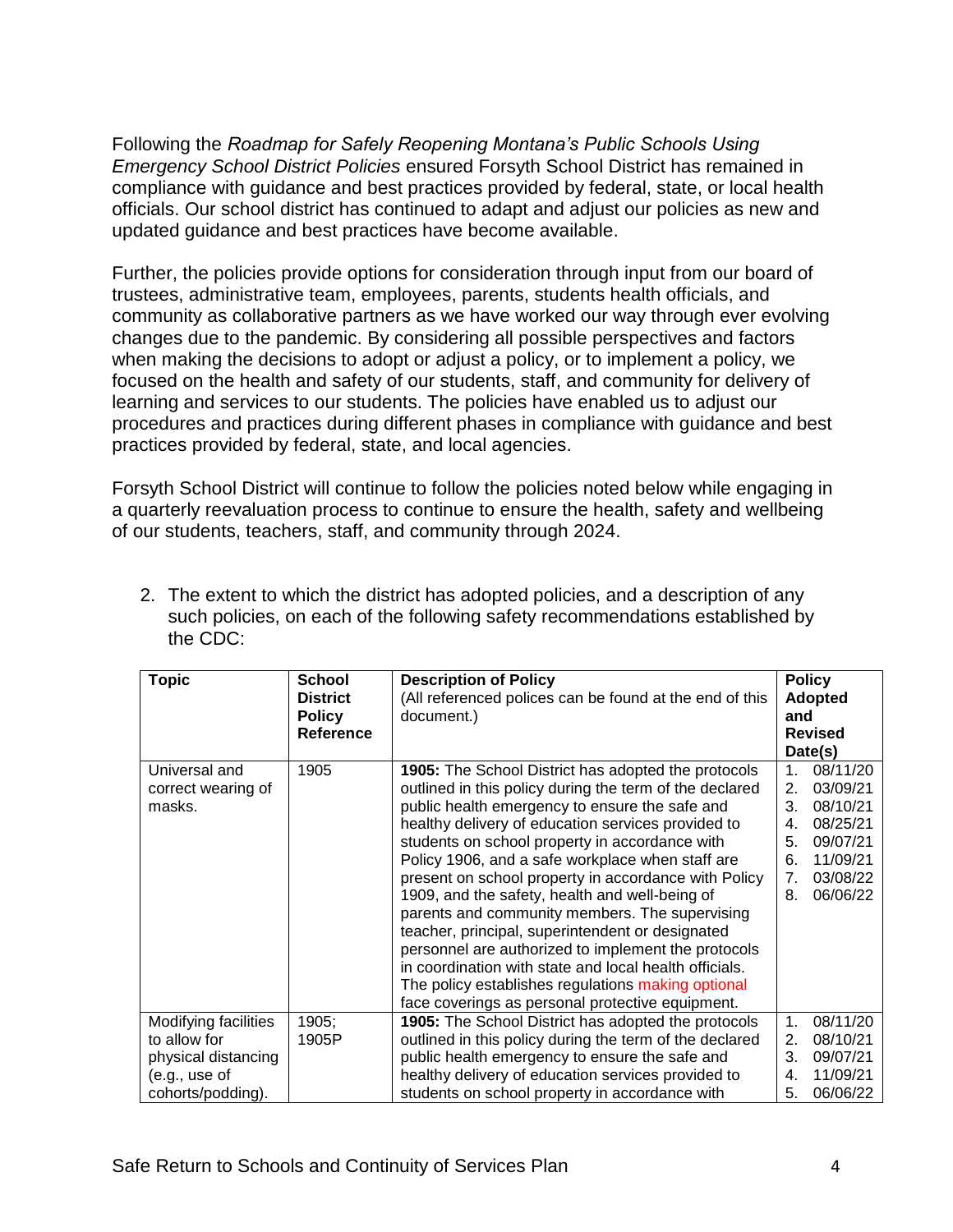|                                              |                | Policy 1906, and a safe workplace when staff are<br>present on school property in accordance with Policy<br>1909, and the safety, health and well-being of<br>parents and community members. The supervising<br>teacher, principal, superintendent or designated<br>personnel are authorized to implement the protocols<br>in coordination with state and local health officials.<br>The policy establishes regulations regarding physical<br>distancing by requiring students, staff, volunteers,<br>and visitors will maintain a three-foot distance<br>between themselves and their colleagues and peers<br>throughout the school day inside any school building,<br>on school provided transportation, and on school<br>property before and after school. Staff members will<br>arrange classrooms and restructure courses,<br>transportation services, and food service to meet this<br>standard. |                      |                                              |
|----------------------------------------------|----------------|--------------------------------------------------------------------------------------------------------------------------------------------------------------------------------------------------------------------------------------------------------------------------------------------------------------------------------------------------------------------------------------------------------------------------------------------------------------------------------------------------------------------------------------------------------------------------------------------------------------------------------------------------------------------------------------------------------------------------------------------------------------------------------------------------------------------------------------------------------------------------------------------------------|----------------------|----------------------------------------------|
|                                              |                | <b>1905P:</b> The administrative team of the School District<br>has adopted these procedures regarding symptoms<br>of illness, physical distancing and work areas,<br>physical barriers and guides, and ventilation in<br>accordance with Policy 1310 in order to implement<br>Policy 1905 during the term of the declared public<br>health emergency to ensure a safe and healthy work<br>and instructional setting. These procedures were<br>developed in accordance with the latest available<br>guidance from the Centers for Disease Control and in<br>coordination with applicable state, tribal, and local<br>health officials. These procedures supplement Policy<br>1905.                                                                                                                                                                                                                     |                      |                                              |
| Handwashing and<br>respiratory<br>etiquette. | 1905;<br>1905P | 1905: The School District has adopted the protocols<br>outlined in this policy during the term of the declared<br>public health emergency to ensure the safe and<br>healthy delivery of education services provided to<br>students on school property in accordance with<br>Policy 1906, and a safe workplace when staff are<br>present on school property in accordance with Policy<br>1909, and the safety, health and well-being of<br>parents and community members. The supervising<br>teacher, principal, superintendent or designated<br>personnel are authorized to implement the protocols<br>in coordination with state and local health officials.<br>The policy establishes regulations regarding healthy<br>hand hygiene behavior and symptoms of illness.                                                                                                                                | 1.<br>2.<br>3.<br>4. | 08/11/20<br>08/10/21<br>09/07/21<br>06/06/22 |
|                                              |                | 1905P: The administrative team of the School District<br>has adopted these procedures regarding personnel<br>cleaning and disinfecting, symptoms of illness, and<br>water systems in accordance with Policy 1310 in<br>order to implement Policy 1905 during the term of the<br>declared public health emergency to ensure a safe<br>and healthy work and instructional setting. These<br>procedures were developed in accordance with the<br>latest available guidance from the Centers for<br>Disease Control and in coordination with applicable                                                                                                                                                                                                                                                                                                                                                    |                      |                                              |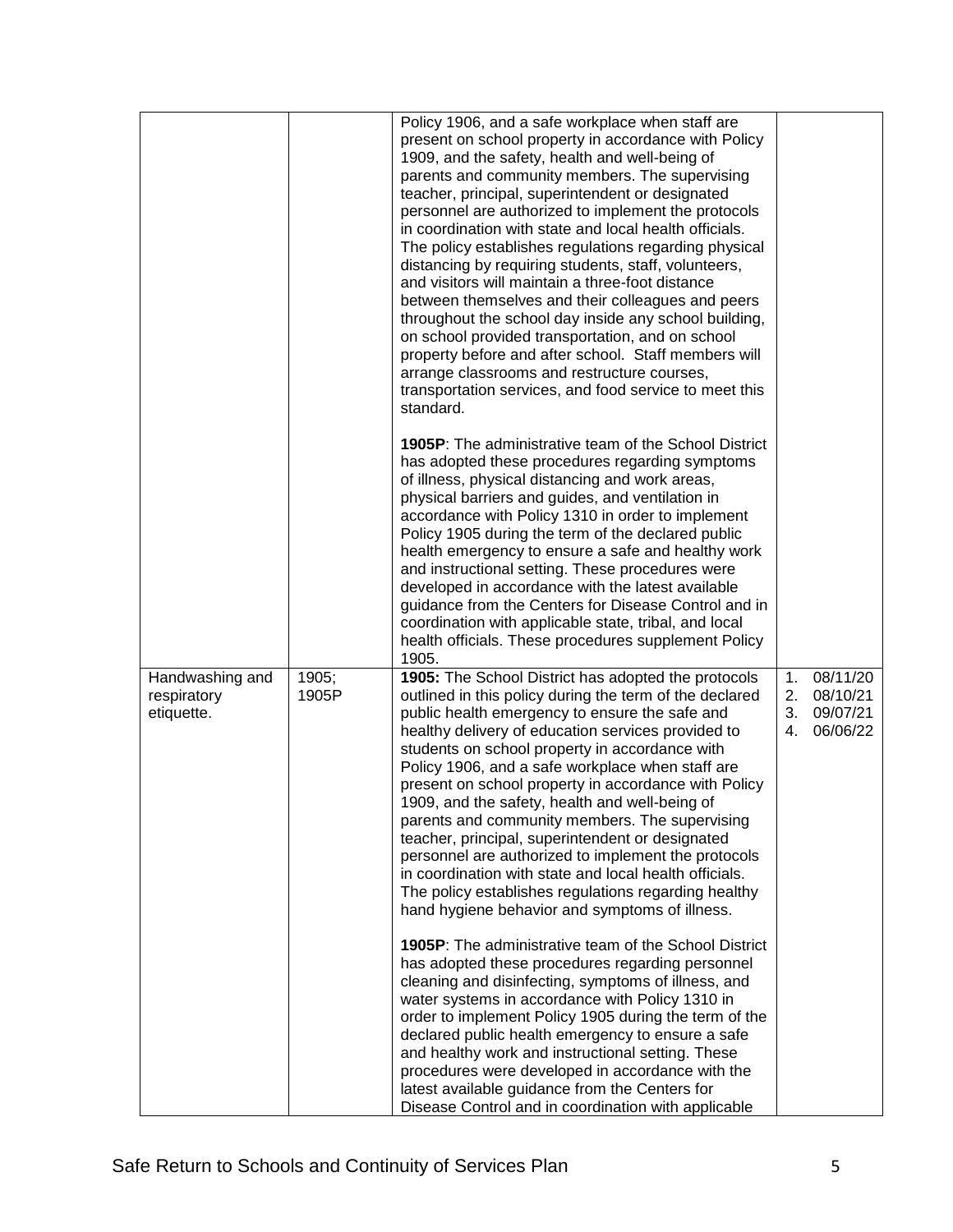|                                                                                                                                                                          |                | state, tribal, and local health officials. These<br>procedures supplement Policy 1905.                                                                                                                                                                                                                                                                                                                                                                                                                                                                                                                                                                                                                                                                                                                                                                                                                                                                                                                                                                                               |                            |                                                          |
|--------------------------------------------------------------------------------------------------------------------------------------------------------------------------|----------------|--------------------------------------------------------------------------------------------------------------------------------------------------------------------------------------------------------------------------------------------------------------------------------------------------------------------------------------------------------------------------------------------------------------------------------------------------------------------------------------------------------------------------------------------------------------------------------------------------------------------------------------------------------------------------------------------------------------------------------------------------------------------------------------------------------------------------------------------------------------------------------------------------------------------------------------------------------------------------------------------------------------------------------------------------------------------------------------|----------------------------|----------------------------------------------------------|
| Cleaning and<br>maintaining<br>healthy facilities,<br>including<br>improving<br>ventilation.                                                                             | 1905;<br>1905P | 1905: The School District has adopted the protocols<br>outlined in this policy during the term of the declared<br>public health emergency to ensure the safe and<br>healthy delivery of education services provided to<br>students on school property in accordance with<br>Policy 1906, and a safe workplace when staff are<br>present on school property in accordance with Policy<br>1909, and the safety, health and well-being of<br>parents and community members. The supervising<br>teacher, principal, superintendent or designated<br>personnel are authorized to implement the protocols<br>in coordination with state and local health officials.<br>The policy establishes regulations regarding<br>symptoms of illness, cleaning and disinfecting,<br>temperature screening, vulnerable individuals, food<br>preparation and meal service, and transportation<br>services.                                                                                                                                                                                             |                            |                                                          |
|                                                                                                                                                                          |                | <b>1905P:</b> The administrative team of the School District<br>has adopted these procedures regarding personnel<br>cleaning and disinfecting, symptoms of illness, and<br>ventilation in accordance with Policy 1310 in order to<br>implement Policy 1905 during the term of the<br>declared public health emergency to ensure a safe<br>and healthy work and instructional setting. These<br>procedures were developed in accordance with the<br>latest available guidance from the Centers for<br>Disease Control and in coordination with applicable<br>state, tribal, and local health officials. These<br>procedures supplement Policy 1905.                                                                                                                                                                                                                                                                                                                                                                                                                                   |                            |                                                          |
| Contact tracing in<br>combination with<br>isolation and<br>quarantine, in<br>collaboration with<br>the State, local,<br>territorial, or Tribal<br>health<br>departments. | 1905; 3417     | 1905: The School District has adopted the protocols<br>outlined in this policy during the term of the declared<br>public health emergency to ensure the safe and<br>healthy delivery of education services provided to<br>students on school property in accordance with<br>Policy 1906, and a safe workplace when staff are<br>present on school property in accordance with Policy<br>1909, and the safety, health and well-being of<br>parents and community members. The supervising<br>teacher, principal, superintendent or designated<br>personnel are authorized to implement the protocols<br>in coordination with state and local health officials.<br>The policy establishes regulations regarding<br>symptoms of illness, temperature screening, public<br>awareness, and confidentiality.<br>3417: In all proceedings related to this policy, the<br>District will respect a student's right to privacy.<br>Although the District is required to provide<br>educational services to all school-age children who<br>reside within its boundaries, it may deny attendance | 1.<br>2.<br>3.<br>4.<br>5. | 08/11/20<br>08/10/21<br>09/07/21<br>12/07/21<br>06/06/22 |
|                                                                                                                                                                          |                | at school to any child diagnosed as having a<br>communicable disease that could make a child's<br>attendance harmful to the welfare of other students.                                                                                                                                                                                                                                                                                                                                                                                                                                                                                                                                                                                                                                                                                                                                                                                                                                                                                                                               |                            |                                                          |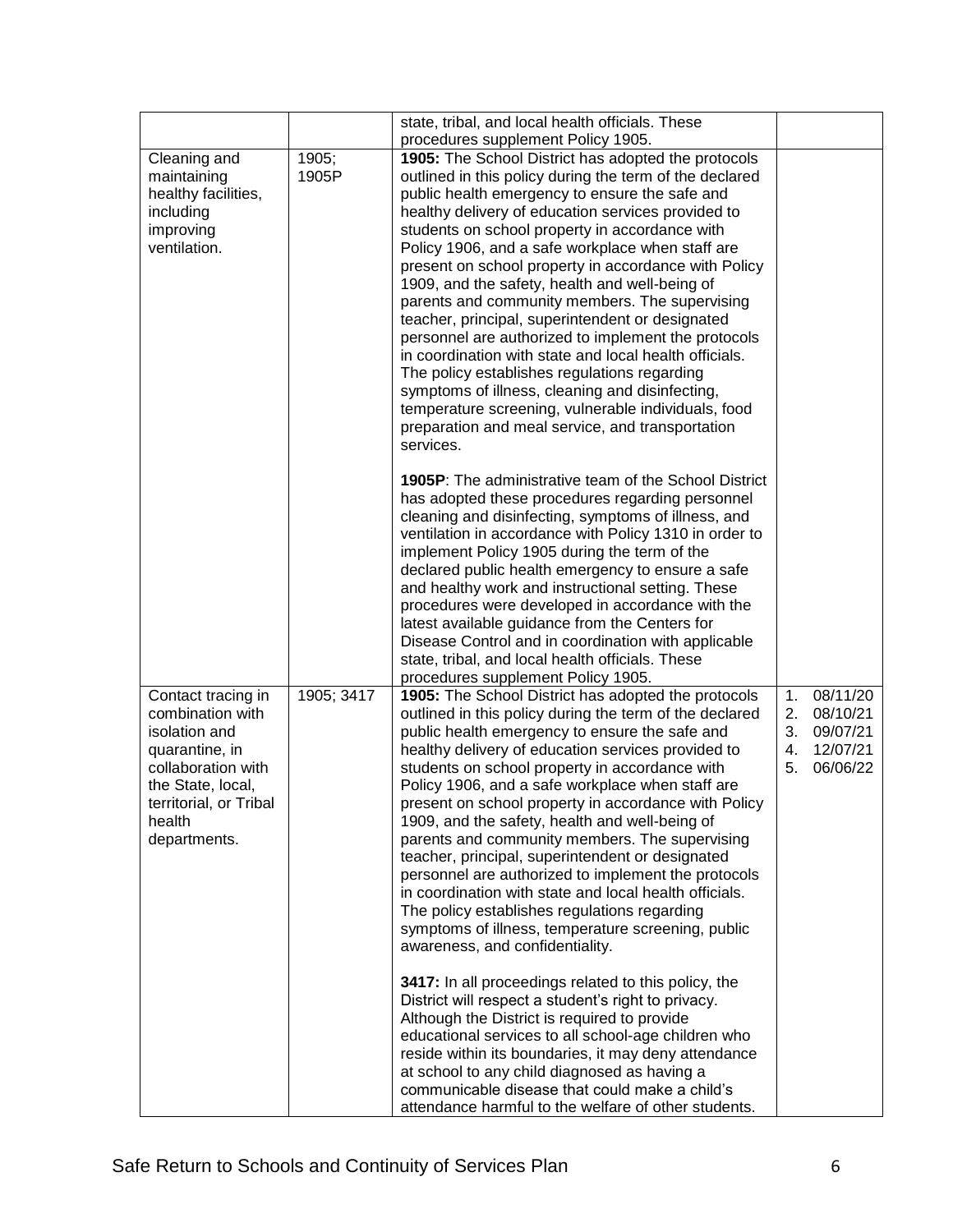|                                                                |      | The District will rely on advice of the public health<br>and medical communities in assessing the risk of<br>transmission of various communicable diseases to<br>determine how best to protect the health of both<br>students and staff. The District will manage common<br>communicable diseases in accordance with Montana<br>Department of Public Health and Human Services<br>guidelines and communicable diseases control rules.<br>The District may temporarily exclude from school<br>attendance a student who exhibits symptoms of a<br>communicable disease that is readily transmitted in a<br>school setting. The District may notify parents of<br>other children attending a school that their children<br>have been exposed to a communicable disease<br>without identifying the particular student who has the<br>disease.                                                                                                                                                                                                                                                                                                                                                                                           |                                  |                                                          |
|----------------------------------------------------------------|------|-------------------------------------------------------------------------------------------------------------------------------------------------------------------------------------------------------------------------------------------------------------------------------------------------------------------------------------------------------------------------------------------------------------------------------------------------------------------------------------------------------------------------------------------------------------------------------------------------------------------------------------------------------------------------------------------------------------------------------------------------------------------------------------------------------------------------------------------------------------------------------------------------------------------------------------------------------------------------------------------------------------------------------------------------------------------------------------------------------------------------------------------------------------------------------------------------------------------------------------|----------------------------------|----------------------------------------------------------|
| Diagnostic and<br>screening testing.                           | 1905 | 1905: The School District has adopted the protocols<br>outlined in this policy during the term of the declared<br>public health emergency to ensure the safe and<br>healthy delivery of education services provided to<br>students on school property in accordance with<br>Policy 1906, and a safe workplace when staff are<br>present on school property in accordance with Policy<br>1909, and the safety, health and well-being of<br>parents and community members. The supervising<br>teacher, principal, superintendent or designated<br>personnel are authorized to implement the protocols<br>in coordination with state and local health officials.<br>The policy establishes regulations regarding<br>symptoms of illness, and temperature screening.                                                                                                                                                                                                                                                                                                                                                                                                                                                                    | 1.<br>2.<br>3.<br>4.<br>5.       | 08/11/20<br>08/11/21<br>09/07/21<br>12/07/21<br>06/06/22 |
| Efforts to provide<br>vaccinations to<br>school<br>communities | 3413 | Please note that House Bill 702 passed the 2021<br>Legislature and was signed into law effective May 14,<br>2021. New Section 1 of that law provides that it is an<br>unlawful discriminatory practice for a governmental<br>entity to refuse, withhold from, or deny to a person<br>any local or state services, goods, facilities,<br>advantages, privileges, licensing, educational<br>opportunities, health care access, or employment<br>opportunities based on the person's vaccination<br>status. The law also provides it is unlawful for an<br>employer to refuse employment to a person, to bar a<br>person from employment, or to discriminate against a<br>person in compensation or in a term, condition, or<br>privilege of employment based on the person's<br>vaccination status. Finally, House Bill 702 provides it<br>is unlawful for a public accommodation to exclude,<br>limit, segregate, refuse to serve, or otherwise<br>discriminate against a person based on the person's<br>vaccination status.<br>3413: Upon initial enrollment, an immunization status<br>form shall be completed by the student's parent or<br>guardian. The certificate shall be made a part of the<br>student's permanent record. | 1 <sub>1</sub><br>2.<br>3.<br>4. | 08/10/21<br>10/12/21<br>05/10/22<br>06/06/22             |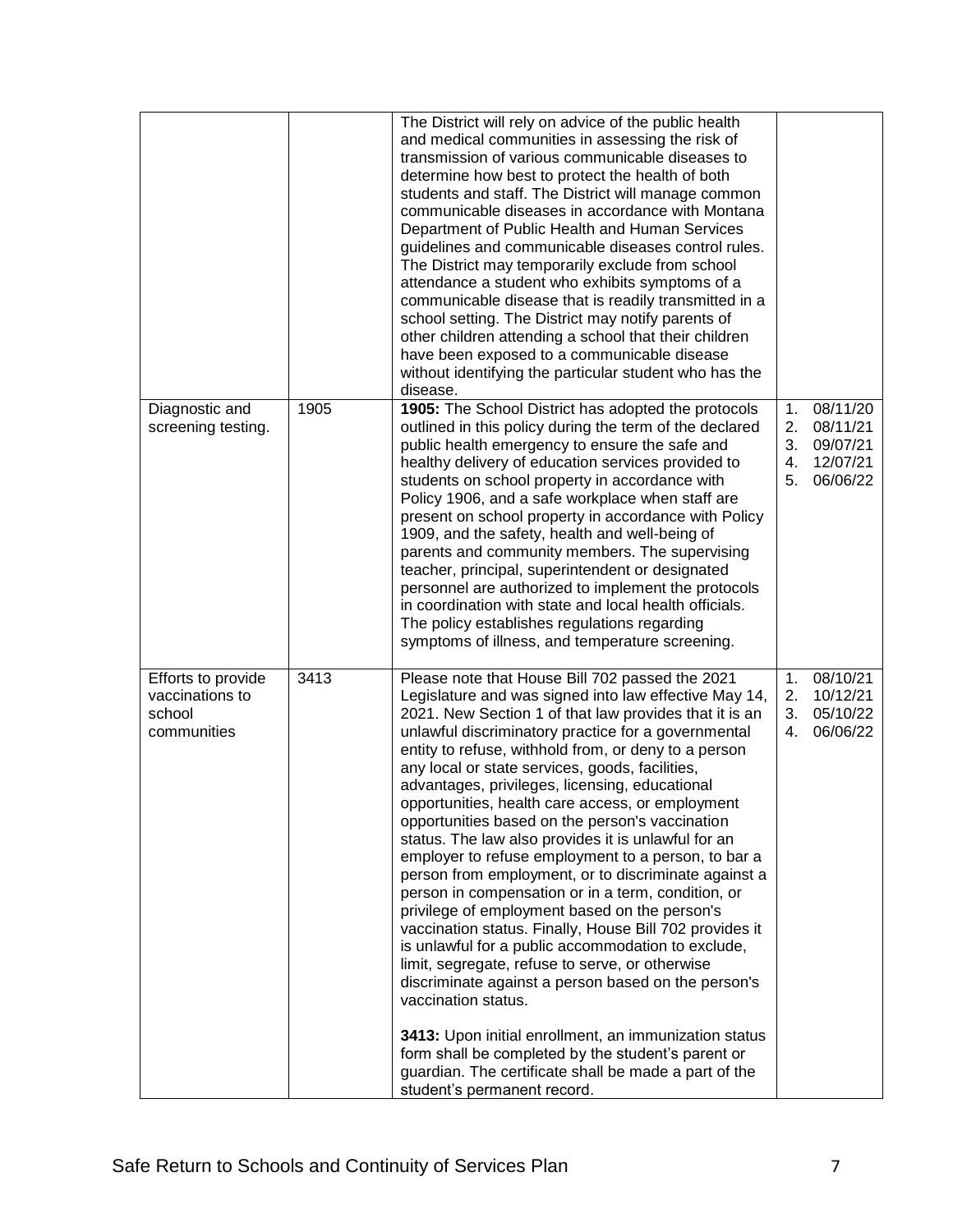| 2162P<br>2.<br>08/10/21<br>accommodations<br>supervising teacher or district administrator to<br>for children with<br>provide Policy 1908F to families requesting to opt-out<br>3.<br>09/07/21<br>06/06/22<br>disabilities with<br>of onsite instruction at the school facility for the<br>4.<br>respect to health<br>duration of the declared public health emergency.<br>Students of families opting out of onsite instruction at<br>and safety<br>the school facility shall receive offsite, online, and<br>policies.<br>proficiency-based instruction, or any combination of<br>the foregoing at the discretion of the School District<br>in accordance with District Policy 1906. Students of<br>families opting out of onsite delivery shall be treated<br>the same as students instructed at the school facility<br>for purposes of grading, discipline, and other<br>educational rights.<br>2162: It is the intent of the District to ensure that<br>students who are disabled within the definition of<br>Section 504 of the Rehabilitation Act of 1973 are<br>identified, evaluated, and provided with appropriate<br>educational services. For those students who need<br>or are believed to need special instruction and/or<br>related services under Section 504 of the<br>Rehabilitation Act of 1973, the District shall establish<br>and implement a system of procedural safeguards.<br>2162P: If the parent or legal guardian of a student<br>who qualifies under Section 504 for special<br>instruction or related services disagrees with a<br>decision of the District with respect to: (1) the<br>identification of the child as qualifying for Section<br>504; (2) the District's evaluation of the child; and/or<br>(3) the educational placement of the child, the<br>parents of the student are entitled to certain<br>procedural safeguards. The student shall remain in<br>his/her current placement until the matter has been<br>resolved through the process set in the policy.<br>Coordination with<br>1900: In light of the COVID-19 pandemic, the Board<br>08/11/20<br>1900; 1905;<br>1.<br>2.<br>State and local<br>1907; 3417<br>of Trustees has found it necessary to adopt<br>08/10/21<br>3.<br>temporary policies related to emergency school<br>09/07/21<br>health officials.<br>closures, the ongoing provision of educational<br>08/25/21<br>4.<br>10/12/21<br>services to students, meetings of the Board,<br>5.<br>gatherings on school property, health and safety of<br>06/06/22<br>6.<br>students, staff and community members, human<br>resource matters and budgetary matters. To ensure<br>clarity and transparency, the board has organized all<br>emergency school policies into a temporary chapter.<br>School District Policies Numbered 1900-1999 are<br>intended to govern during any emergency related to | Appropriate | 1908; 2162; | 1908: The Board of Trustees authorizes the    | 1. | 08/11/20 |
|------------------------------------------------------------------------------------------------------------------------------------------------------------------------------------------------------------------------------------------------------------------------------------------------------------------------------------------------------------------------------------------------------------------------------------------------------------------------------------------------------------------------------------------------------------------------------------------------------------------------------------------------------------------------------------------------------------------------------------------------------------------------------------------------------------------------------------------------------------------------------------------------------------------------------------------------------------------------------------------------------------------------------------------------------------------------------------------------------------------------------------------------------------------------------------------------------------------------------------------------------------------------------------------------------------------------------------------------------------------------------------------------------------------------------------------------------------------------------------------------------------------------------------------------------------------------------------------------------------------------------------------------------------------------------------------------------------------------------------------------------------------------------------------------------------------------------------------------------------------------------------------------------------------------------------------------------------------------------------------------------------------------------------------------------------------------------------------------------------------------------------------------------------------------------------------------------------------------------------------------------------------------------------------------------------------------------------------------------------------------------------------------------------------------------------------------------------------------------------------------------------------------------------------------------------------------------------------------------------------------------------------------------------------------------------------------------------------------------------------------------------------------------------------------------------------------------------------------------------------|-------------|-------------|-----------------------------------------------|----|----------|
|                                                                                                                                                                                                                                                                                                                                                                                                                                                                                                                                                                                                                                                                                                                                                                                                                                                                                                                                                                                                                                                                                                                                                                                                                                                                                                                                                                                                                                                                                                                                                                                                                                                                                                                                                                                                                                                                                                                                                                                                                                                                                                                                                                                                                                                                                                                                                                                                                                                                                                                                                                                                                                                                                                                                                                                                                                                                  |             |             |                                               |    |          |
|                                                                                                                                                                                                                                                                                                                                                                                                                                                                                                                                                                                                                                                                                                                                                                                                                                                                                                                                                                                                                                                                                                                                                                                                                                                                                                                                                                                                                                                                                                                                                                                                                                                                                                                                                                                                                                                                                                                                                                                                                                                                                                                                                                                                                                                                                                                                                                                                                                                                                                                                                                                                                                                                                                                                                                                                                                                                  |             |             |                                               |    |          |
|                                                                                                                                                                                                                                                                                                                                                                                                                                                                                                                                                                                                                                                                                                                                                                                                                                                                                                                                                                                                                                                                                                                                                                                                                                                                                                                                                                                                                                                                                                                                                                                                                                                                                                                                                                                                                                                                                                                                                                                                                                                                                                                                                                                                                                                                                                                                                                                                                                                                                                                                                                                                                                                                                                                                                                                                                                                                  |             |             |                                               |    |          |
|                                                                                                                                                                                                                                                                                                                                                                                                                                                                                                                                                                                                                                                                                                                                                                                                                                                                                                                                                                                                                                                                                                                                                                                                                                                                                                                                                                                                                                                                                                                                                                                                                                                                                                                                                                                                                                                                                                                                                                                                                                                                                                                                                                                                                                                                                                                                                                                                                                                                                                                                                                                                                                                                                                                                                                                                                                                                  |             |             |                                               |    |          |
|                                                                                                                                                                                                                                                                                                                                                                                                                                                                                                                                                                                                                                                                                                                                                                                                                                                                                                                                                                                                                                                                                                                                                                                                                                                                                                                                                                                                                                                                                                                                                                                                                                                                                                                                                                                                                                                                                                                                                                                                                                                                                                                                                                                                                                                                                                                                                                                                                                                                                                                                                                                                                                                                                                                                                                                                                                                                  |             |             |                                               |    |          |
|                                                                                                                                                                                                                                                                                                                                                                                                                                                                                                                                                                                                                                                                                                                                                                                                                                                                                                                                                                                                                                                                                                                                                                                                                                                                                                                                                                                                                                                                                                                                                                                                                                                                                                                                                                                                                                                                                                                                                                                                                                                                                                                                                                                                                                                                                                                                                                                                                                                                                                                                                                                                                                                                                                                                                                                                                                                                  |             |             |                                               |    |          |
|                                                                                                                                                                                                                                                                                                                                                                                                                                                                                                                                                                                                                                                                                                                                                                                                                                                                                                                                                                                                                                                                                                                                                                                                                                                                                                                                                                                                                                                                                                                                                                                                                                                                                                                                                                                                                                                                                                                                                                                                                                                                                                                                                                                                                                                                                                                                                                                                                                                                                                                                                                                                                                                                                                                                                                                                                                                                  |             |             |                                               |    |          |
|                                                                                                                                                                                                                                                                                                                                                                                                                                                                                                                                                                                                                                                                                                                                                                                                                                                                                                                                                                                                                                                                                                                                                                                                                                                                                                                                                                                                                                                                                                                                                                                                                                                                                                                                                                                                                                                                                                                                                                                                                                                                                                                                                                                                                                                                                                                                                                                                                                                                                                                                                                                                                                                                                                                                                                                                                                                                  |             |             |                                               |    |          |
|                                                                                                                                                                                                                                                                                                                                                                                                                                                                                                                                                                                                                                                                                                                                                                                                                                                                                                                                                                                                                                                                                                                                                                                                                                                                                                                                                                                                                                                                                                                                                                                                                                                                                                                                                                                                                                                                                                                                                                                                                                                                                                                                                                                                                                                                                                                                                                                                                                                                                                                                                                                                                                                                                                                                                                                                                                                                  |             |             |                                               |    |          |
|                                                                                                                                                                                                                                                                                                                                                                                                                                                                                                                                                                                                                                                                                                                                                                                                                                                                                                                                                                                                                                                                                                                                                                                                                                                                                                                                                                                                                                                                                                                                                                                                                                                                                                                                                                                                                                                                                                                                                                                                                                                                                                                                                                                                                                                                                                                                                                                                                                                                                                                                                                                                                                                                                                                                                                                                                                                                  |             |             |                                               |    |          |
|                                                                                                                                                                                                                                                                                                                                                                                                                                                                                                                                                                                                                                                                                                                                                                                                                                                                                                                                                                                                                                                                                                                                                                                                                                                                                                                                                                                                                                                                                                                                                                                                                                                                                                                                                                                                                                                                                                                                                                                                                                                                                                                                                                                                                                                                                                                                                                                                                                                                                                                                                                                                                                                                                                                                                                                                                                                                  |             |             |                                               |    |          |
|                                                                                                                                                                                                                                                                                                                                                                                                                                                                                                                                                                                                                                                                                                                                                                                                                                                                                                                                                                                                                                                                                                                                                                                                                                                                                                                                                                                                                                                                                                                                                                                                                                                                                                                                                                                                                                                                                                                                                                                                                                                                                                                                                                                                                                                                                                                                                                                                                                                                                                                                                                                                                                                                                                                                                                                                                                                                  |             |             |                                               |    |          |
|                                                                                                                                                                                                                                                                                                                                                                                                                                                                                                                                                                                                                                                                                                                                                                                                                                                                                                                                                                                                                                                                                                                                                                                                                                                                                                                                                                                                                                                                                                                                                                                                                                                                                                                                                                                                                                                                                                                                                                                                                                                                                                                                                                                                                                                                                                                                                                                                                                                                                                                                                                                                                                                                                                                                                                                                                                                                  |             |             |                                               |    |          |
|                                                                                                                                                                                                                                                                                                                                                                                                                                                                                                                                                                                                                                                                                                                                                                                                                                                                                                                                                                                                                                                                                                                                                                                                                                                                                                                                                                                                                                                                                                                                                                                                                                                                                                                                                                                                                                                                                                                                                                                                                                                                                                                                                                                                                                                                                                                                                                                                                                                                                                                                                                                                                                                                                                                                                                                                                                                                  |             |             |                                               |    |          |
|                                                                                                                                                                                                                                                                                                                                                                                                                                                                                                                                                                                                                                                                                                                                                                                                                                                                                                                                                                                                                                                                                                                                                                                                                                                                                                                                                                                                                                                                                                                                                                                                                                                                                                                                                                                                                                                                                                                                                                                                                                                                                                                                                                                                                                                                                                                                                                                                                                                                                                                                                                                                                                                                                                                                                                                                                                                                  |             |             |                                               |    |          |
|                                                                                                                                                                                                                                                                                                                                                                                                                                                                                                                                                                                                                                                                                                                                                                                                                                                                                                                                                                                                                                                                                                                                                                                                                                                                                                                                                                                                                                                                                                                                                                                                                                                                                                                                                                                                                                                                                                                                                                                                                                                                                                                                                                                                                                                                                                                                                                                                                                                                                                                                                                                                                                                                                                                                                                                                                                                                  |             |             |                                               |    |          |
|                                                                                                                                                                                                                                                                                                                                                                                                                                                                                                                                                                                                                                                                                                                                                                                                                                                                                                                                                                                                                                                                                                                                                                                                                                                                                                                                                                                                                                                                                                                                                                                                                                                                                                                                                                                                                                                                                                                                                                                                                                                                                                                                                                                                                                                                                                                                                                                                                                                                                                                                                                                                                                                                                                                                                                                                                                                                  |             |             |                                               |    |          |
|                                                                                                                                                                                                                                                                                                                                                                                                                                                                                                                                                                                                                                                                                                                                                                                                                                                                                                                                                                                                                                                                                                                                                                                                                                                                                                                                                                                                                                                                                                                                                                                                                                                                                                                                                                                                                                                                                                                                                                                                                                                                                                                                                                                                                                                                                                                                                                                                                                                                                                                                                                                                                                                                                                                                                                                                                                                                  |             |             |                                               |    |          |
|                                                                                                                                                                                                                                                                                                                                                                                                                                                                                                                                                                                                                                                                                                                                                                                                                                                                                                                                                                                                                                                                                                                                                                                                                                                                                                                                                                                                                                                                                                                                                                                                                                                                                                                                                                                                                                                                                                                                                                                                                                                                                                                                                                                                                                                                                                                                                                                                                                                                                                                                                                                                                                                                                                                                                                                                                                                                  |             |             |                                               |    |          |
|                                                                                                                                                                                                                                                                                                                                                                                                                                                                                                                                                                                                                                                                                                                                                                                                                                                                                                                                                                                                                                                                                                                                                                                                                                                                                                                                                                                                                                                                                                                                                                                                                                                                                                                                                                                                                                                                                                                                                                                                                                                                                                                                                                                                                                                                                                                                                                                                                                                                                                                                                                                                                                                                                                                                                                                                                                                                  |             |             |                                               |    |          |
|                                                                                                                                                                                                                                                                                                                                                                                                                                                                                                                                                                                                                                                                                                                                                                                                                                                                                                                                                                                                                                                                                                                                                                                                                                                                                                                                                                                                                                                                                                                                                                                                                                                                                                                                                                                                                                                                                                                                                                                                                                                                                                                                                                                                                                                                                                                                                                                                                                                                                                                                                                                                                                                                                                                                                                                                                                                                  |             |             |                                               |    |          |
|                                                                                                                                                                                                                                                                                                                                                                                                                                                                                                                                                                                                                                                                                                                                                                                                                                                                                                                                                                                                                                                                                                                                                                                                                                                                                                                                                                                                                                                                                                                                                                                                                                                                                                                                                                                                                                                                                                                                                                                                                                                                                                                                                                                                                                                                                                                                                                                                                                                                                                                                                                                                                                                                                                                                                                                                                                                                  |             |             |                                               |    |          |
|                                                                                                                                                                                                                                                                                                                                                                                                                                                                                                                                                                                                                                                                                                                                                                                                                                                                                                                                                                                                                                                                                                                                                                                                                                                                                                                                                                                                                                                                                                                                                                                                                                                                                                                                                                                                                                                                                                                                                                                                                                                                                                                                                                                                                                                                                                                                                                                                                                                                                                                                                                                                                                                                                                                                                                                                                                                                  |             |             |                                               |    |          |
|                                                                                                                                                                                                                                                                                                                                                                                                                                                                                                                                                                                                                                                                                                                                                                                                                                                                                                                                                                                                                                                                                                                                                                                                                                                                                                                                                                                                                                                                                                                                                                                                                                                                                                                                                                                                                                                                                                                                                                                                                                                                                                                                                                                                                                                                                                                                                                                                                                                                                                                                                                                                                                                                                                                                                                                                                                                                  |             |             |                                               |    |          |
|                                                                                                                                                                                                                                                                                                                                                                                                                                                                                                                                                                                                                                                                                                                                                                                                                                                                                                                                                                                                                                                                                                                                                                                                                                                                                                                                                                                                                                                                                                                                                                                                                                                                                                                                                                                                                                                                                                                                                                                                                                                                                                                                                                                                                                                                                                                                                                                                                                                                                                                                                                                                                                                                                                                                                                                                                                                                  |             |             |                                               |    |          |
|                                                                                                                                                                                                                                                                                                                                                                                                                                                                                                                                                                                                                                                                                                                                                                                                                                                                                                                                                                                                                                                                                                                                                                                                                                                                                                                                                                                                                                                                                                                                                                                                                                                                                                                                                                                                                                                                                                                                                                                                                                                                                                                                                                                                                                                                                                                                                                                                                                                                                                                                                                                                                                                                                                                                                                                                                                                                  |             |             |                                               |    |          |
|                                                                                                                                                                                                                                                                                                                                                                                                                                                                                                                                                                                                                                                                                                                                                                                                                                                                                                                                                                                                                                                                                                                                                                                                                                                                                                                                                                                                                                                                                                                                                                                                                                                                                                                                                                                                                                                                                                                                                                                                                                                                                                                                                                                                                                                                                                                                                                                                                                                                                                                                                                                                                                                                                                                                                                                                                                                                  |             |             |                                               |    |          |
|                                                                                                                                                                                                                                                                                                                                                                                                                                                                                                                                                                                                                                                                                                                                                                                                                                                                                                                                                                                                                                                                                                                                                                                                                                                                                                                                                                                                                                                                                                                                                                                                                                                                                                                                                                                                                                                                                                                                                                                                                                                                                                                                                                                                                                                                                                                                                                                                                                                                                                                                                                                                                                                                                                                                                                                                                                                                  |             |             |                                               |    |          |
|                                                                                                                                                                                                                                                                                                                                                                                                                                                                                                                                                                                                                                                                                                                                                                                                                                                                                                                                                                                                                                                                                                                                                                                                                                                                                                                                                                                                                                                                                                                                                                                                                                                                                                                                                                                                                                                                                                                                                                                                                                                                                                                                                                                                                                                                                                                                                                                                                                                                                                                                                                                                                                                                                                                                                                                                                                                                  |             |             |                                               |    |          |
|                                                                                                                                                                                                                                                                                                                                                                                                                                                                                                                                                                                                                                                                                                                                                                                                                                                                                                                                                                                                                                                                                                                                                                                                                                                                                                                                                                                                                                                                                                                                                                                                                                                                                                                                                                                                                                                                                                                                                                                                                                                                                                                                                                                                                                                                                                                                                                                                                                                                                                                                                                                                                                                                                                                                                                                                                                                                  |             |             |                                               |    |          |
|                                                                                                                                                                                                                                                                                                                                                                                                                                                                                                                                                                                                                                                                                                                                                                                                                                                                                                                                                                                                                                                                                                                                                                                                                                                                                                                                                                                                                                                                                                                                                                                                                                                                                                                                                                                                                                                                                                                                                                                                                                                                                                                                                                                                                                                                                                                                                                                                                                                                                                                                                                                                                                                                                                                                                                                                                                                                  |             |             |                                               |    |          |
|                                                                                                                                                                                                                                                                                                                                                                                                                                                                                                                                                                                                                                                                                                                                                                                                                                                                                                                                                                                                                                                                                                                                                                                                                                                                                                                                                                                                                                                                                                                                                                                                                                                                                                                                                                                                                                                                                                                                                                                                                                                                                                                                                                                                                                                                                                                                                                                                                                                                                                                                                                                                                                                                                                                                                                                                                                                                  |             |             |                                               |    |          |
|                                                                                                                                                                                                                                                                                                                                                                                                                                                                                                                                                                                                                                                                                                                                                                                                                                                                                                                                                                                                                                                                                                                                                                                                                                                                                                                                                                                                                                                                                                                                                                                                                                                                                                                                                                                                                                                                                                                                                                                                                                                                                                                                                                                                                                                                                                                                                                                                                                                                                                                                                                                                                                                                                                                                                                                                                                                                  |             |             |                                               |    |          |
|                                                                                                                                                                                                                                                                                                                                                                                                                                                                                                                                                                                                                                                                                                                                                                                                                                                                                                                                                                                                                                                                                                                                                                                                                                                                                                                                                                                                                                                                                                                                                                                                                                                                                                                                                                                                                                                                                                                                                                                                                                                                                                                                                                                                                                                                                                                                                                                                                                                                                                                                                                                                                                                                                                                                                                                                                                                                  |             |             |                                               |    |          |
|                                                                                                                                                                                                                                                                                                                                                                                                                                                                                                                                                                                                                                                                                                                                                                                                                                                                                                                                                                                                                                                                                                                                                                                                                                                                                                                                                                                                                                                                                                                                                                                                                                                                                                                                                                                                                                                                                                                                                                                                                                                                                                                                                                                                                                                                                                                                                                                                                                                                                                                                                                                                                                                                                                                                                                                                                                                                  |             |             |                                               |    |          |
|                                                                                                                                                                                                                                                                                                                                                                                                                                                                                                                                                                                                                                                                                                                                                                                                                                                                                                                                                                                                                                                                                                                                                                                                                                                                                                                                                                                                                                                                                                                                                                                                                                                                                                                                                                                                                                                                                                                                                                                                                                                                                                                                                                                                                                                                                                                                                                                                                                                                                                                                                                                                                                                                                                                                                                                                                                                                  |             |             |                                               |    |          |
|                                                                                                                                                                                                                                                                                                                                                                                                                                                                                                                                                                                                                                                                                                                                                                                                                                                                                                                                                                                                                                                                                                                                                                                                                                                                                                                                                                                                                                                                                                                                                                                                                                                                                                                                                                                                                                                                                                                                                                                                                                                                                                                                                                                                                                                                                                                                                                                                                                                                                                                                                                                                                                                                                                                                                                                                                                                                  |             |             |                                               |    |          |
|                                                                                                                                                                                                                                                                                                                                                                                                                                                                                                                                                                                                                                                                                                                                                                                                                                                                                                                                                                                                                                                                                                                                                                                                                                                                                                                                                                                                                                                                                                                                                                                                                                                                                                                                                                                                                                                                                                                                                                                                                                                                                                                                                                                                                                                                                                                                                                                                                                                                                                                                                                                                                                                                                                                                                                                                                                                                  |             |             |                                               |    |          |
|                                                                                                                                                                                                                                                                                                                                                                                                                                                                                                                                                                                                                                                                                                                                                                                                                                                                                                                                                                                                                                                                                                                                                                                                                                                                                                                                                                                                                                                                                                                                                                                                                                                                                                                                                                                                                                                                                                                                                                                                                                                                                                                                                                                                                                                                                                                                                                                                                                                                                                                                                                                                                                                                                                                                                                                                                                                                  |             |             |                                               |    |          |
|                                                                                                                                                                                                                                                                                                                                                                                                                                                                                                                                                                                                                                                                                                                                                                                                                                                                                                                                                                                                                                                                                                                                                                                                                                                                                                                                                                                                                                                                                                                                                                                                                                                                                                                                                                                                                                                                                                                                                                                                                                                                                                                                                                                                                                                                                                                                                                                                                                                                                                                                                                                                                                                                                                                                                                                                                                                                  |             |             |                                               |    |          |
|                                                                                                                                                                                                                                                                                                                                                                                                                                                                                                                                                                                                                                                                                                                                                                                                                                                                                                                                                                                                                                                                                                                                                                                                                                                                                                                                                                                                                                                                                                                                                                                                                                                                                                                                                                                                                                                                                                                                                                                                                                                                                                                                                                                                                                                                                                                                                                                                                                                                                                                                                                                                                                                                                                                                                                                                                                                                  |             |             |                                               |    |          |
|                                                                                                                                                                                                                                                                                                                                                                                                                                                                                                                                                                                                                                                                                                                                                                                                                                                                                                                                                                                                                                                                                                                                                                                                                                                                                                                                                                                                                                                                                                                                                                                                                                                                                                                                                                                                                                                                                                                                                                                                                                                                                                                                                                                                                                                                                                                                                                                                                                                                                                                                                                                                                                                                                                                                                                                                                                                                  |             |             |                                               |    |          |
|                                                                                                                                                                                                                                                                                                                                                                                                                                                                                                                                                                                                                                                                                                                                                                                                                                                                                                                                                                                                                                                                                                                                                                                                                                                                                                                                                                                                                                                                                                                                                                                                                                                                                                                                                                                                                                                                                                                                                                                                                                                                                                                                                                                                                                                                                                                                                                                                                                                                                                                                                                                                                                                                                                                                                                                                                                                                  |             |             |                                               |    |          |
|                                                                                                                                                                                                                                                                                                                                                                                                                                                                                                                                                                                                                                                                                                                                                                                                                                                                                                                                                                                                                                                                                                                                                                                                                                                                                                                                                                                                                                                                                                                                                                                                                                                                                                                                                                                                                                                                                                                                                                                                                                                                                                                                                                                                                                                                                                                                                                                                                                                                                                                                                                                                                                                                                                                                                                                                                                                                  |             |             |                                               |    |          |
|                                                                                                                                                                                                                                                                                                                                                                                                                                                                                                                                                                                                                                                                                                                                                                                                                                                                                                                                                                                                                                                                                                                                                                                                                                                                                                                                                                                                                                                                                                                                                                                                                                                                                                                                                                                                                                                                                                                                                                                                                                                                                                                                                                                                                                                                                                                                                                                                                                                                                                                                                                                                                                                                                                                                                                                                                                                                  |             |             |                                               |    |          |
|                                                                                                                                                                                                                                                                                                                                                                                                                                                                                                                                                                                                                                                                                                                                                                                                                                                                                                                                                                                                                                                                                                                                                                                                                                                                                                                                                                                                                                                                                                                                                                                                                                                                                                                                                                                                                                                                                                                                                                                                                                                                                                                                                                                                                                                                                                                                                                                                                                                                                                                                                                                                                                                                                                                                                                                                                                                                  |             |             | COVID-19 declared by the President, Congress, |    |          |
| Montana Legislature, Governor, Montana                                                                                                                                                                                                                                                                                                                                                                                                                                                                                                                                                                                                                                                                                                                                                                                                                                                                                                                                                                                                                                                                                                                                                                                                                                                                                                                                                                                                                                                                                                                                                                                                                                                                                                                                                                                                                                                                                                                                                                                                                                                                                                                                                                                                                                                                                                                                                                                                                                                                                                                                                                                                                                                                                                                                                                                                                           |             |             |                                               |    |          |
| Department of Public Health and Human Services,                                                                                                                                                                                                                                                                                                                                                                                                                                                                                                                                                                                                                                                                                                                                                                                                                                                                                                                                                                                                                                                                                                                                                                                                                                                                                                                                                                                                                                                                                                                                                                                                                                                                                                                                                                                                                                                                                                                                                                                                                                                                                                                                                                                                                                                                                                                                                                                                                                                                                                                                                                                                                                                                                                                                                                                                                  |             |             |                                               |    |          |
| County Health Department or the Board of Trustees.                                                                                                                                                                                                                                                                                                                                                                                                                                                                                                                                                                                                                                                                                                                                                                                                                                                                                                                                                                                                                                                                                                                                                                                                                                                                                                                                                                                                                                                                                                                                                                                                                                                                                                                                                                                                                                                                                                                                                                                                                                                                                                                                                                                                                                                                                                                                                                                                                                                                                                                                                                                                                                                                                                                                                                                                               |             |             |                                               |    |          |
| 1905: The School District has adopted the protocols                                                                                                                                                                                                                                                                                                                                                                                                                                                                                                                                                                                                                                                                                                                                                                                                                                                                                                                                                                                                                                                                                                                                                                                                                                                                                                                                                                                                                                                                                                                                                                                                                                                                                                                                                                                                                                                                                                                                                                                                                                                                                                                                                                                                                                                                                                                                                                                                                                                                                                                                                                                                                                                                                                                                                                                                              |             |             |                                               |    |          |
| outlined in this policy during the term of the declared                                                                                                                                                                                                                                                                                                                                                                                                                                                                                                                                                                                                                                                                                                                                                                                                                                                                                                                                                                                                                                                                                                                                                                                                                                                                                                                                                                                                                                                                                                                                                                                                                                                                                                                                                                                                                                                                                                                                                                                                                                                                                                                                                                                                                                                                                                                                                                                                                                                                                                                                                                                                                                                                                                                                                                                                          |             |             |                                               |    |          |
| public health emergency to ensure the safe and                                                                                                                                                                                                                                                                                                                                                                                                                                                                                                                                                                                                                                                                                                                                                                                                                                                                                                                                                                                                                                                                                                                                                                                                                                                                                                                                                                                                                                                                                                                                                                                                                                                                                                                                                                                                                                                                                                                                                                                                                                                                                                                                                                                                                                                                                                                                                                                                                                                                                                                                                                                                                                                                                                                                                                                                                   |             |             |                                               |    |          |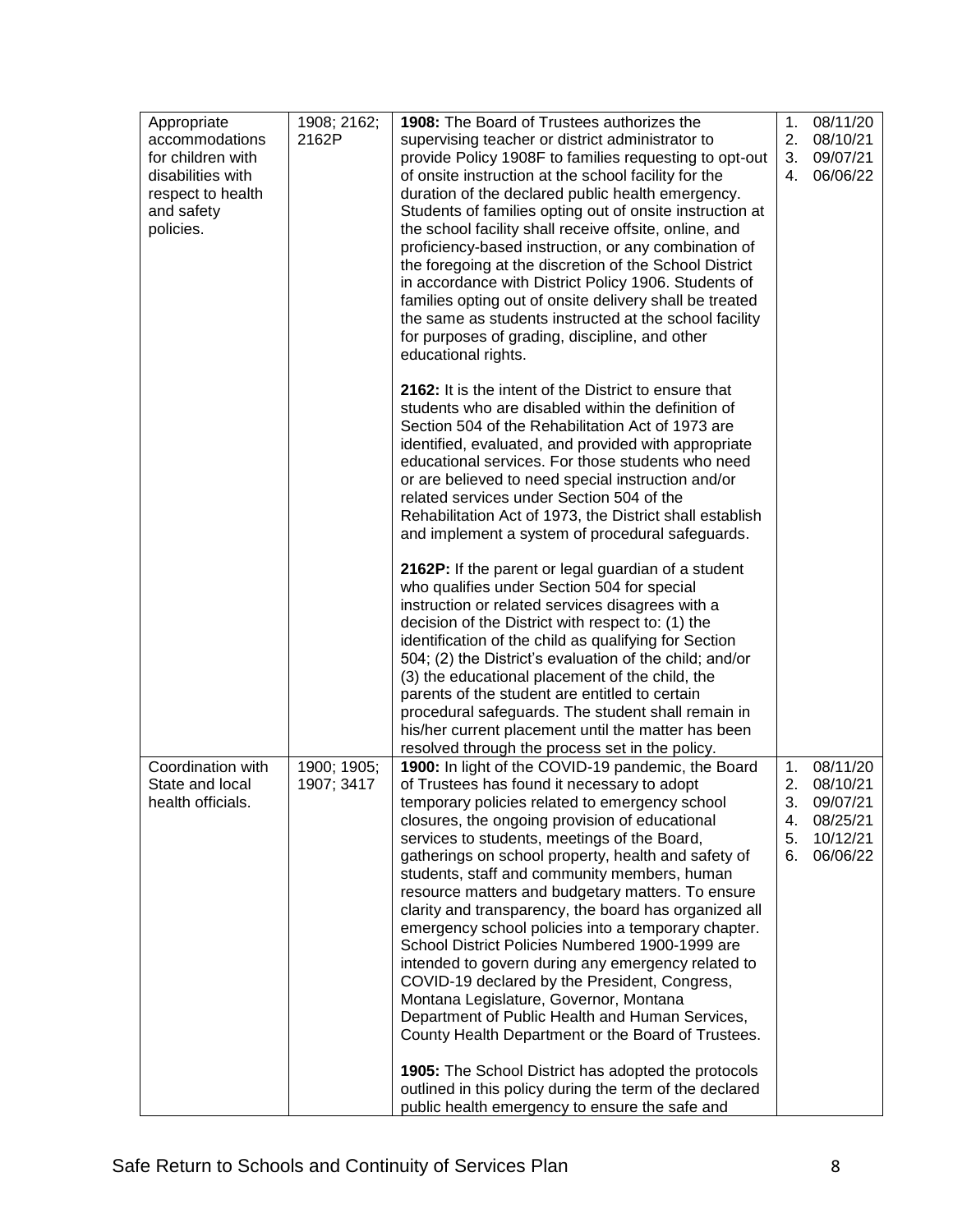|                                                                                                                                                                                                                                                                                                            |                | healthy delivery of education services provided to<br>students on school property in accordance with<br>Policy 1906, and a safe workplace when staff are<br>present on school property in accordance with Policy<br>1909, and the safety, health and well-being of<br>parents and community members. The supervising<br>teacher, principal, superintendent or designated<br>personnel are authorized to implement the protocols<br>in coordination with state and local health officials.<br>1907: The Board of Trustees is authorized to declare<br>that a state of emergency exists within the<br>community. A declaration issued by the Board of<br>Trustees is distinct from any declaration in effect or<br>previously issued by local, state or federal<br>authorities.<br>3417: The District will manage common<br>communicable diseases in accordance with Montana<br>Department of Public Health and Human Services<br>guidelines and communicable diseases control rules.<br>When information is received by a staff member or a<br>volunteer that a student is afflicted with a serious<br>communicable disease, the staff member or<br>volunteer will promptly notify a school nurse or other<br>responsible person designated by the Board to<br>determine appropriate measures to be taken to<br>protect student and staff health and safety. A school<br>nurse or other responsible person designated by the<br>Board, after consultation with and on advice of public<br>health officials, will determine which additional staff<br>members, if any, have need to know of the affected<br>student's condition. |                      |                                              |
|------------------------------------------------------------------------------------------------------------------------------------------------------------------------------------------------------------------------------------------------------------------------------------------------------------|----------------|--------------------------------------------------------------------------------------------------------------------------------------------------------------------------------------------------------------------------------------------------------------------------------------------------------------------------------------------------------------------------------------------------------------------------------------------------------------------------------------------------------------------------------------------------------------------------------------------------------------------------------------------------------------------------------------------------------------------------------------------------------------------------------------------------------------------------------------------------------------------------------------------------------------------------------------------------------------------------------------------------------------------------------------------------------------------------------------------------------------------------------------------------------------------------------------------------------------------------------------------------------------------------------------------------------------------------------------------------------------------------------------------------------------------------------------------------------------------------------------------------------------------------------------------------------------------------------------------------------------------------------|----------------------|----------------------------------------------|
| How the district<br>will ensure<br>continuity of<br>services, including<br>but not limited to<br>services to<br>address students'<br>academic needs<br>and students' and<br>staff social,<br>emotional, mental<br>health, and other<br>needs, which may<br>include student<br>health and food<br>services. | 1906;<br>1906P | 1906: The School District has adopted the protocols<br>outlined in this policy to govern during the term of the<br>declared public health emergency to ensure the<br>delivery of education services to students onsite at<br>the school, offsite at other locations using available<br>resources including but not limited to online methods.<br>The supervising teacher, principal, superintendent or<br>designated personnel are authorized to implement<br>this policy. The Board of Trustees may revise the<br>school calendar to adjust the completion of the<br>school year for particular grade levels and groups<br>once students have satisfied the required number of<br>applicable aggregate hours.<br>The Board of Trustees authorizes instruction of<br>students at the school facility in a manner that<br>satisfies the aggregate number of instructional hours<br>outlined in the School District's adopted or revised<br>calendar for a school year affected by a public health<br>emergency.<br>The Board of Trustees authorizes a summer program<br>of instructional offerings for the purpose of                                                                                                                                                                                                                                                                                                                                                                                                                                                                                                           | 1.<br>2.<br>3.<br>4. | 08/11/20<br>05/11/21<br>09/07/21<br>06/06/22 |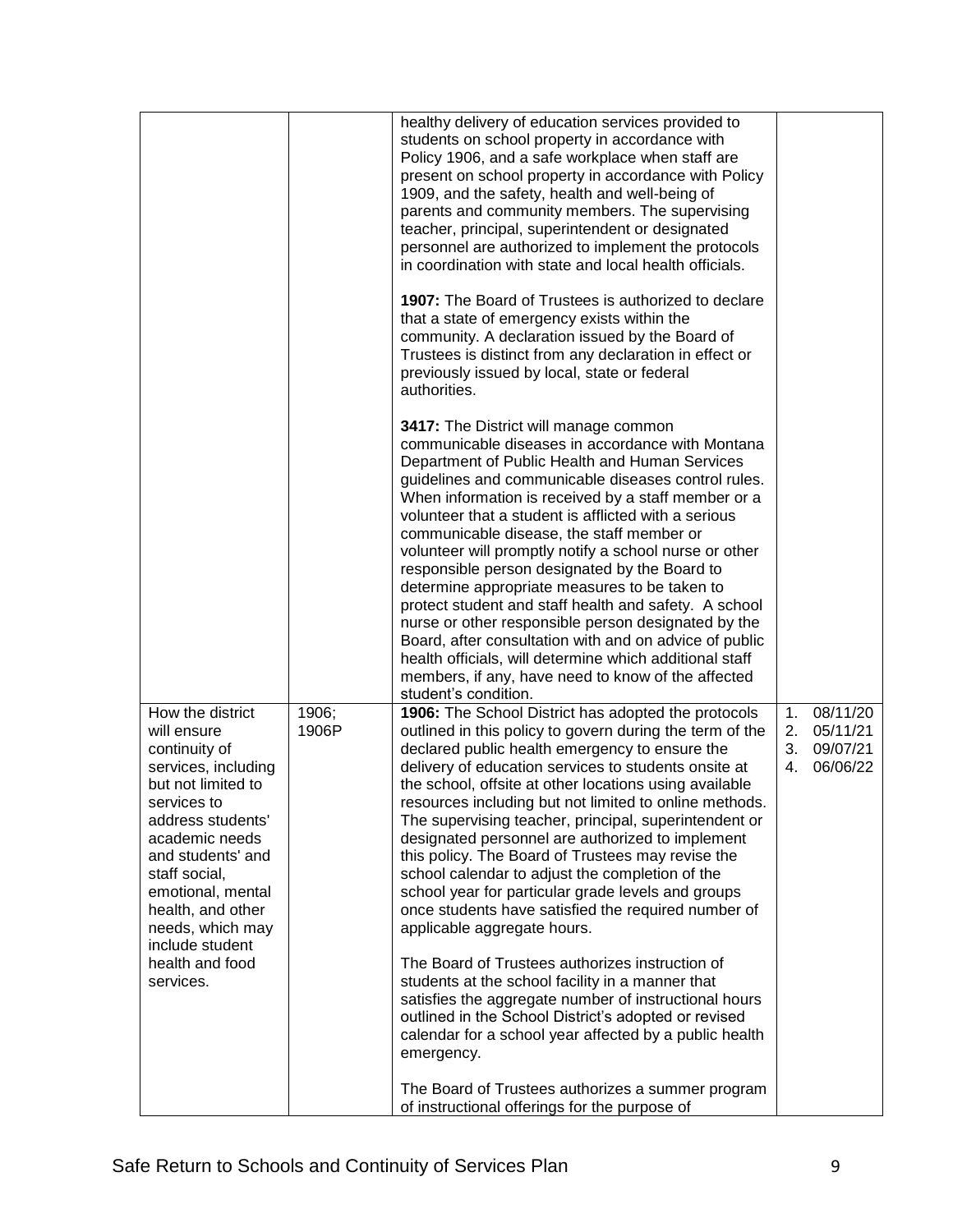| remediation of credit, maintenance of skills, and<br>enrichment. All classes offered for credit must meet<br>minimum state requirements for accreditation and<br>may be delivered at the school or at another offsite<br>location. Remediation credit courses shall be offered,<br>grades 9-12, in accordance with District<br>advancement requirements. Credit course offerings<br>must be approved by the Board of Trustees                                                                                                                                                                                                                                                                                                                                                                                                                                                                                                              |  |
|--------------------------------------------------------------------------------------------------------------------------------------------------------------------------------------------------------------------------------------------------------------------------------------------------------------------------------------------------------------------------------------------------------------------------------------------------------------------------------------------------------------------------------------------------------------------------------------------------------------------------------------------------------------------------------------------------------------------------------------------------------------------------------------------------------------------------------------------------------------------------------------------------------------------------------------------|--|
| Students shall receive services in accordance with<br>the applicable Individualized Education Plan or<br>Section 504 Plan based on methods and locations<br>agreed upon and documented by the applicable team<br>to meet the student's needs and goals. Students<br>shall have access to regular school counseling<br>services whether their instruction is provided in an<br>onsite, offsite or online setting. Staff shall promptly<br>report any suspected student distress or concern to<br>their supervisor for review and referral. Students<br>receiving instruction in an offsite setting are governed<br>by the staff obligation to report suspected child abuse<br>or neglect. This policy in no way limits or adjusts the<br>School District's obligations to homeless students or<br>students in foster care. Applicable District policies<br>serving these students, or this population of students<br>remain in full effect. |  |
| 1906P: Proficiency or satisfying aggregate hours of<br>instruction can be achieved through an on-site, off-<br>site, or blended learning model as outlined in Policy<br>1906. Best practices will assist districts in facilitating<br>quality learning for each student regardless of<br>background or circumstance. Best practices include<br>but are not limited to, planning and communication,<br>clear expectations, differentiated instruction and<br>learning models, and flexible demonstrations of<br>learning.                                                                                                                                                                                                                                                                                                                                                                                                                   |  |
| 2050: The School District has adopted the protocols<br>outlined in this policy to ensure the delivery of<br>education services to students onsite at the school,<br>offsite at other locations using available resources.<br>The District administration or designated personnel<br>are authorized to implement this policy                                                                                                                                                                                                                                                                                                                                                                                                                                                                                                                                                                                                                |  |

#### **June 2021**

# **Part III – Updated Compliance for the District's Previously Adopted Plan for the Safe Return to In-person Instruction and Continuity of Services:**

Section 2001(i)(3) of the ARP Act states that a school district that developed a plan for the safe return to in-person instruction and continuity of services prior to the date of enactment of the ARP Act will be deemed to have met the requirement to develop a plan under section 2001(i)(1) as long as the plan meets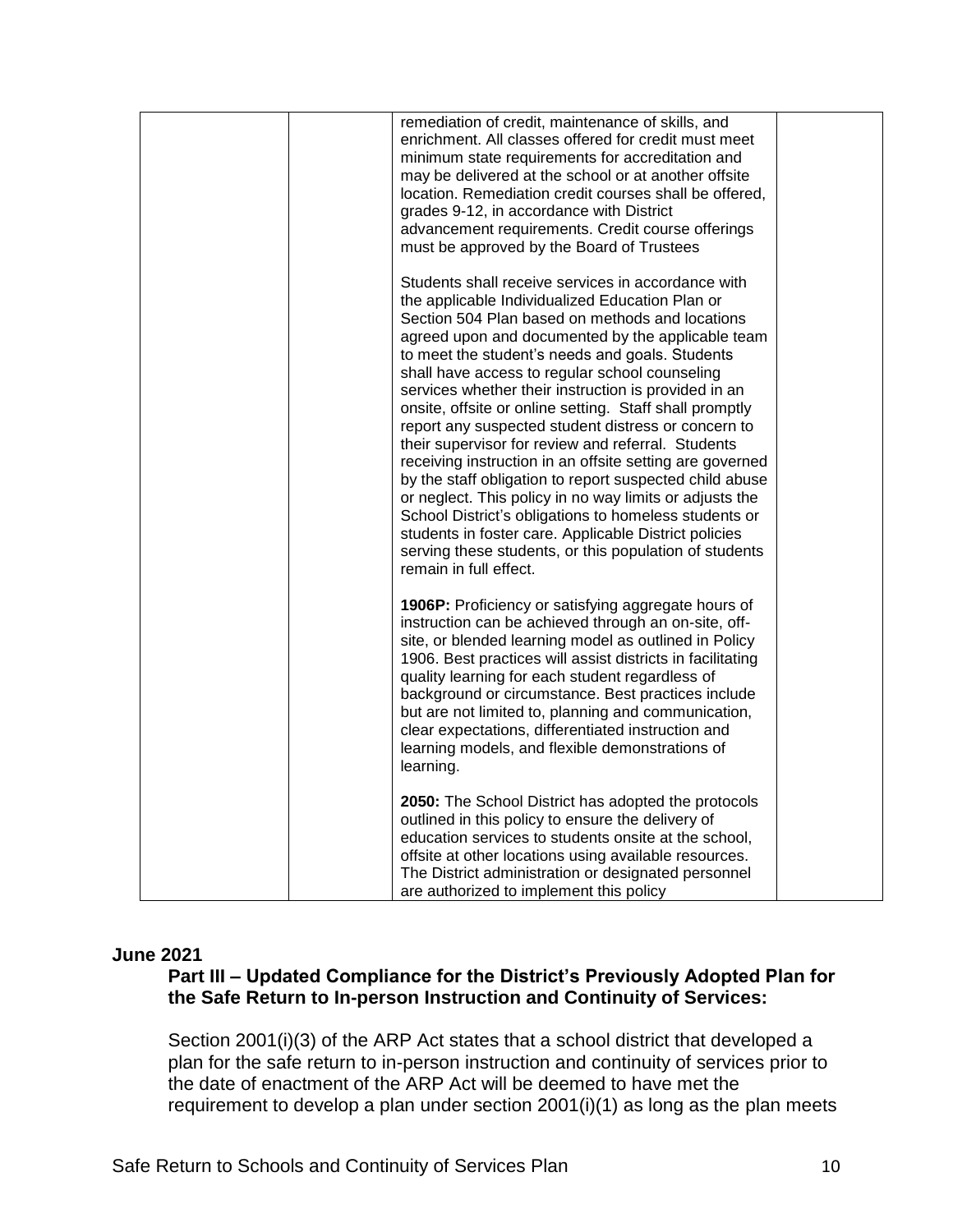the statutory requirements (*i.e.,* is publicly available on the LEA's website and was developed after the LEA sought and took into account public comment).

The School District's plan meets the requirements of Section 2001(i)(1) and (i)(2) of the ARP Act. The School District's plan is available on our website and, as noted above, was developed through a process that included extensive public comment. Further, we have, as part of the organization of the School District's plan for purposes of the ARP Act, revised the School District's plan at a meeting held on June 10, 2021 that included not just a notice of opportunity for public input but which specifically invited meaningful consultation with and input from:

- 1. Students; families; school and district administrators (including special education administrators); teachers, principals, school leaders, other educators, school staff, and their unions; and
- 2. Tribes; civil rights organizations (including disability rights organizations); stakeholders representing the interests of children with disabilities, English learners, children experiencing homelessness, children in foster care, migratory students, children who are incarcerated, and other underserved students.

We have considered the input of all affected parties and have carefully deliberated regarding the best possible means by which our district can provide safe effective learning environments for each of our students.

## **June 2021 - September 30, 2024 Part IV – Schedule for Future Review and Updates:**

Consideration of this Safe Return to Schools and Continuity of Services Plan shall be added as a standing agenda item on each regular and special meeting of the board of trustees throughout the 2021-24 school years. The agenda item shall, at a minimum, include notice of any changes to the plan recommended by the administration with an invitation for input, notice of opportunity for public input, and consultation with:

- 1. Students; families; school and district administrators (including special education administrators); teachers, principals, school leaders, other educators, school staff, and their unions; and
- 2. Tribes; civil rights organizations (including disability rights organizations); stakeholders representing the interests of children with disabilities, English learners, children experiencing homelessness, children in foster care, migratory students, children who are incarcerated, and other underserved students.

# **Appendix – Attach and/or provide a website URL for the school district's adopted 1900 policies in their entirety.**